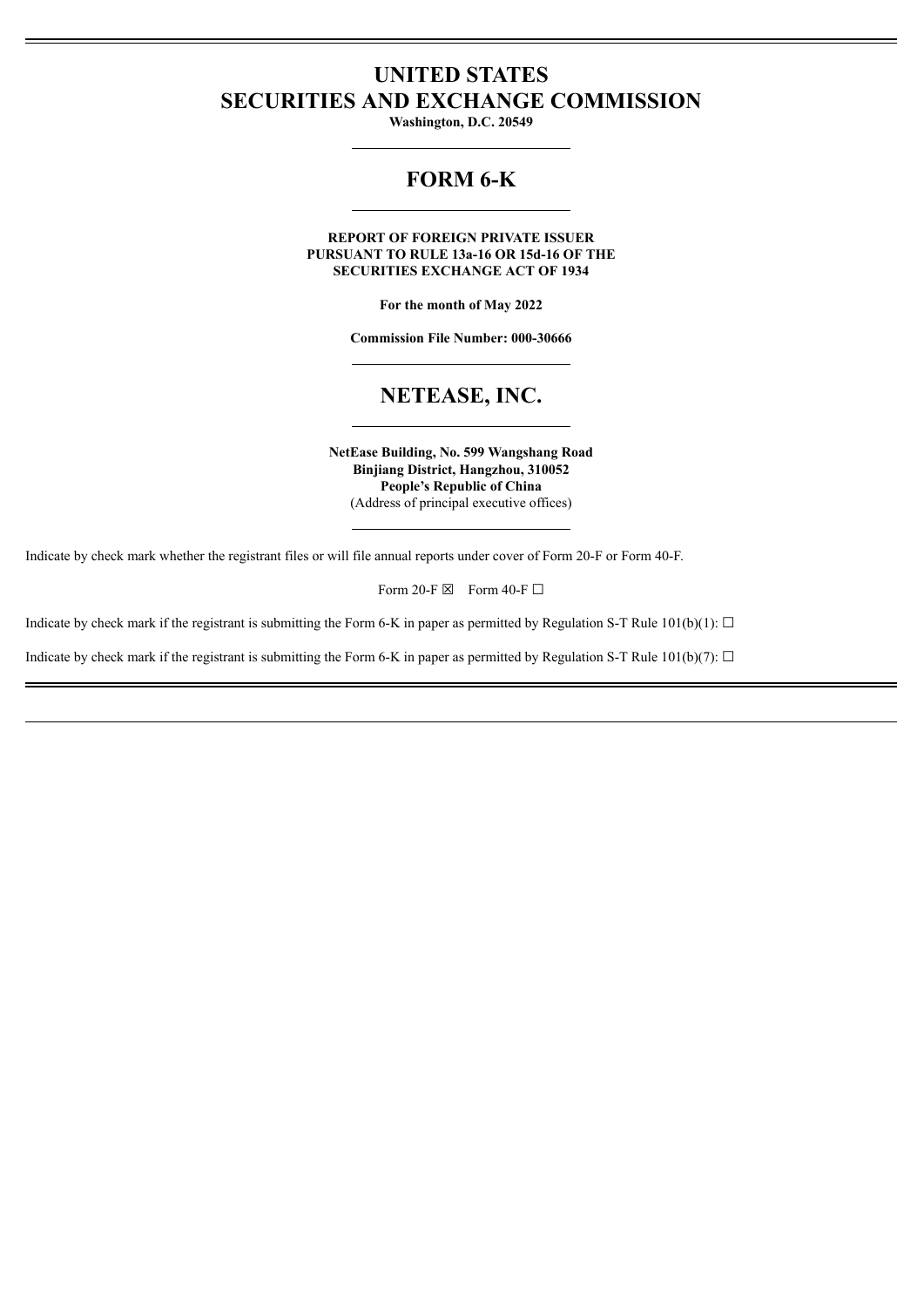Exhibit 99.1 - NetEase Reports First Quarter 2022 [Unaudited](#page-3-0) Financial Results

Exhibits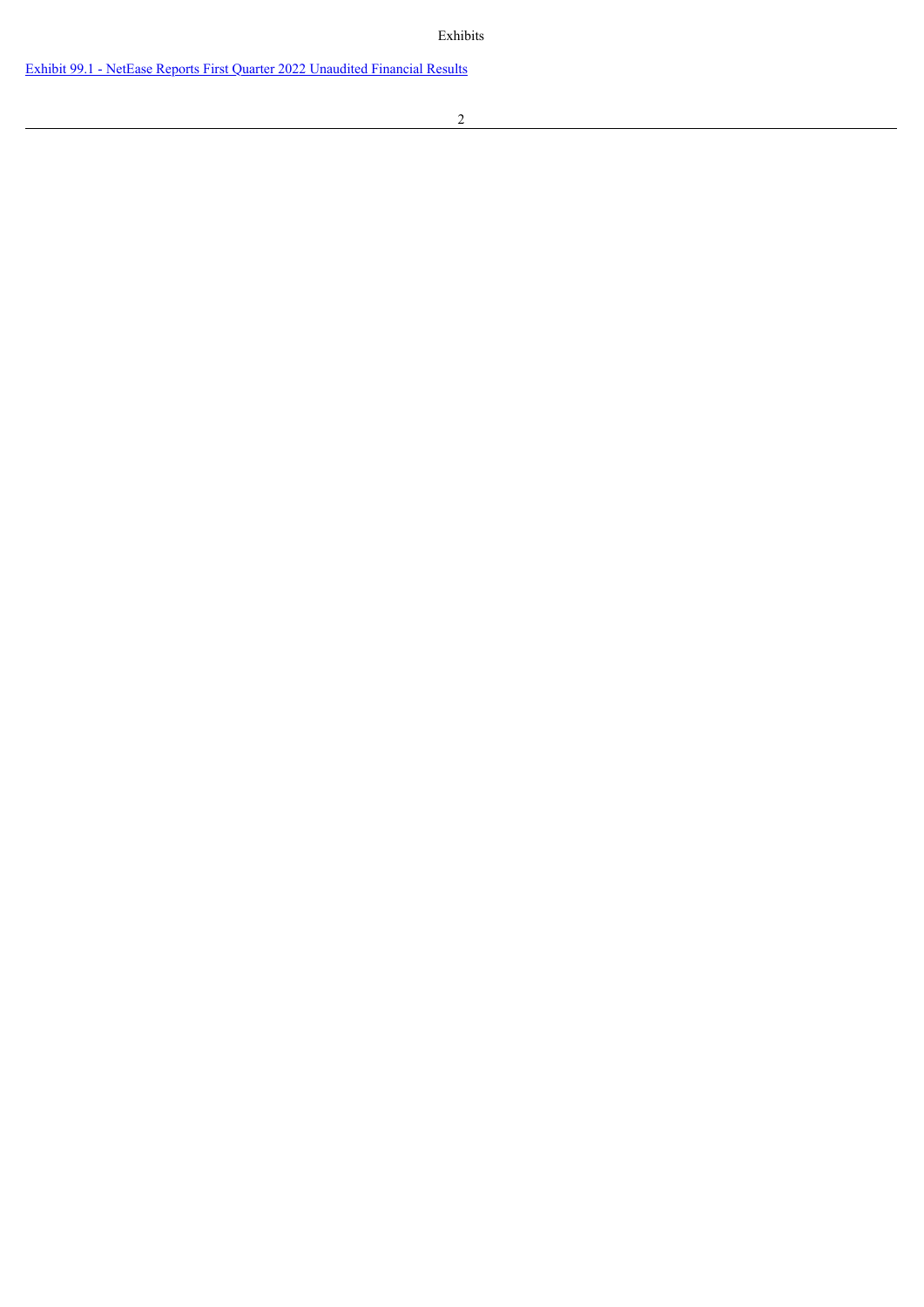## **SIGNATURES**

Pursuant to the requirements of the Securities Exchange Act of 1934, the registrant has duly caused this report to be signed on its behalf by the undersigned, thereunto duly authorized.

NETEASE, INC.

By: /s/ Charles Zhaoxuan Yang

Name: Charles Zhaoxuan Yang Title: Chief Financial Officer

Date: May 24, 2022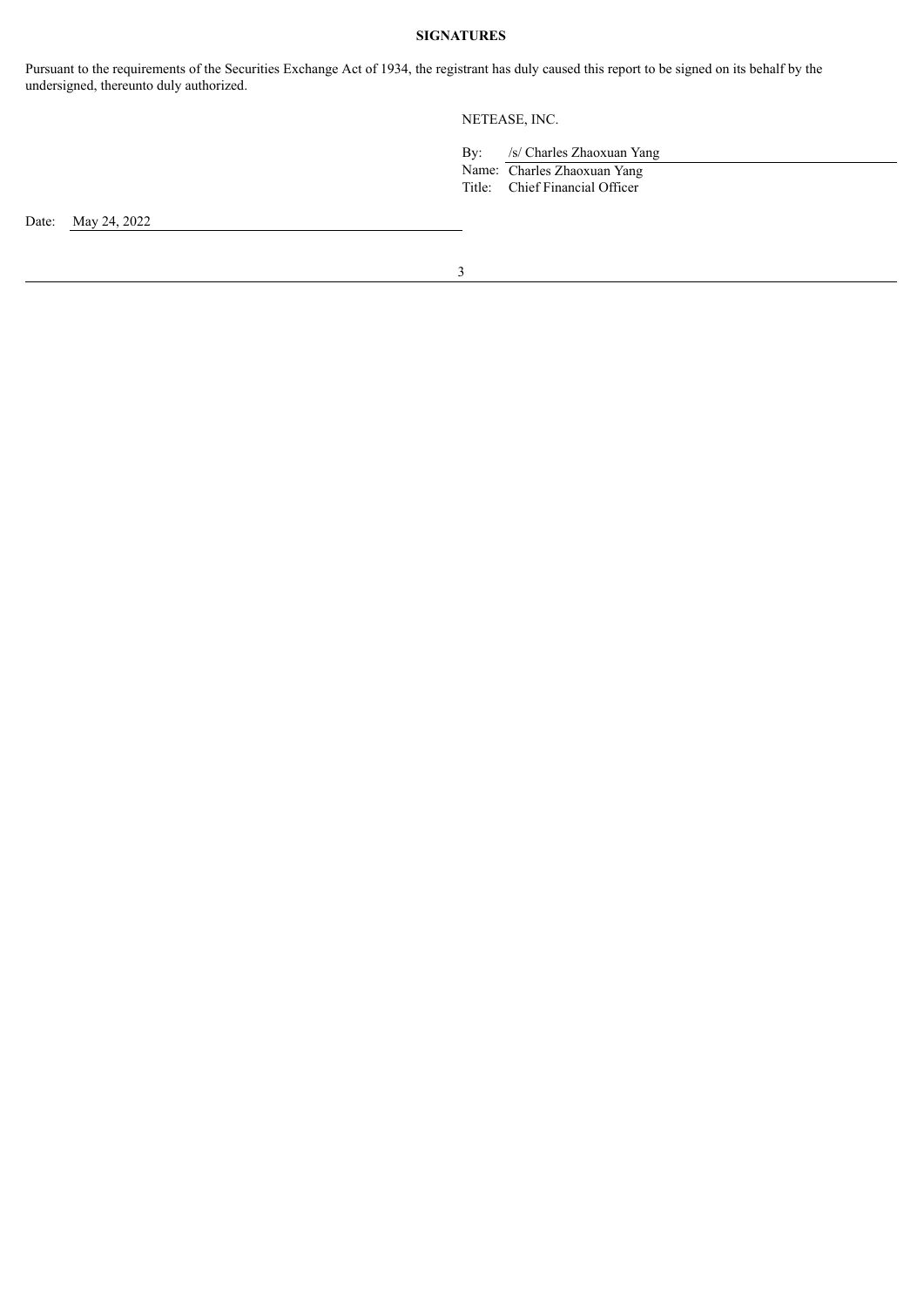<span id="page-3-0"></span>

## **Contact for Media and Investors:**

Margaret Shi

Email: ir@service.netease.com

Tel: (+86) 571-8985-3378

## Twitter: https://twitter.com/NetEase\_Global

## **NetEase Reports First Quarter 2022 Unaudited Financial Results**

(Hangzhou – May 24, 2022)- NetEase, Inc. (NASDAQ: NTES and HKEX: 9999, "NetEase" or the "Company"), one of China's leading internet and online game services providers, today announced its unaudited financial results for the first quarter ended March 31, 2022.

#### **First Quarter 2022 Financial Highlights**

- Net revenues were RMB23.6 billion (US\$3.7 billion), an increase of 14.8% compared with the first quarter of 2021.
	- Online game services net revenues were RMB17.3 billion (US\$2.7 billion), an increase of 15.3% compared with the first quarter of 2021.
	- Youdao net revenues were RMB1.2 billion (US\$189.4 million), a decrease of 10.4% compared with the first quarter of 2021.<sup>[1]</sup>
	- Cloud Music net revenues were RMB2.1 billion (US\$326.1 million), an increase of 38.6% compared with the first quarter of 2021.
	- Innovative businesses and others net revenues were RMB3.0 billion (US\$475.7 million), an increase of 11.5% compared with the first quarter of 2021.
- Gross profit was RMB12.8 billion (US\$2.0 billion), an increase of 16.1% compared with the first quarter of 2021.

<sup>[1]</sup> Youdao ceased offering after-school tutoring services for academic subjects under China's compulsory education system (the "Academic AST Business") at the end of December 2021. The net revenues from such services were included in its net revenues from learning services in 2021 and prior periods.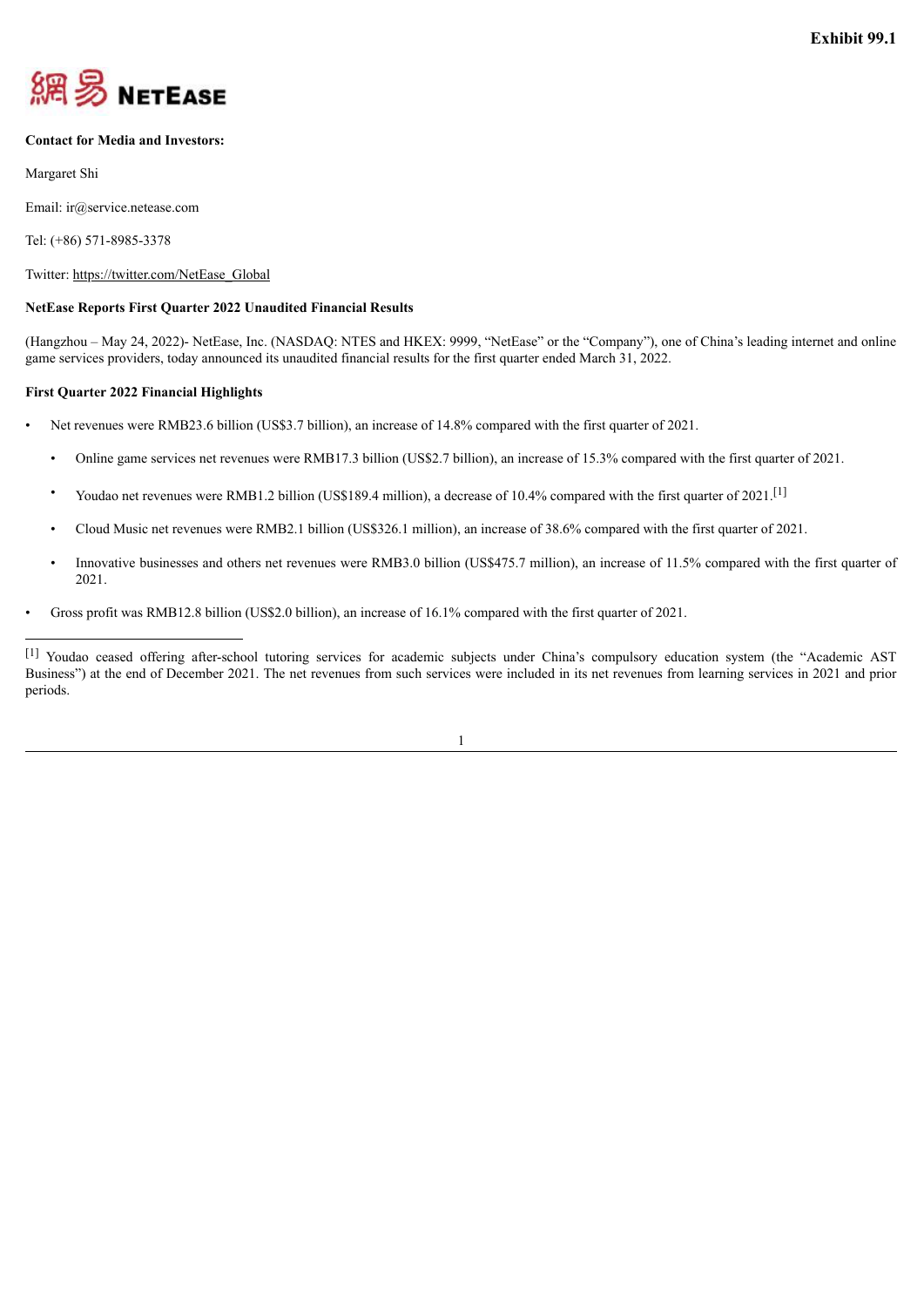- Total operating expenses were RMB7.3 billion (US\$1.2 billion), an increase of 8.1% compared with the first quarter of 2021.
- Net income attributable to the Company's shareholders was RMB4.4 billion (US\$693.1 million). Non-GAAP net income attributable to the Company's shareholders was RMB5.1 billion (US\$807.3 million).<sup>[2]</sup>
- Basic net income per share was US\$0.21 (US\$1.06 per ADS). Non-GAAP basic net income per share was US\$0.25 (US\$1.23 per ADS).<sup>[2]</sup>

## **First Quarter 2022 and Recent Operational Highlights**

- Announced 2022 launch date for *Diablo® Immortal™*, co-developed by NetEase and Blizzard Entertainment, slated for global market release on June 2 and release in China and Southeast Asia on June 23.
- Invigorated *Naraka: Bladepoint*'s player community with captivating content updates and the first World Championship tournament.
- Delivered strong performances from longstanding flagship titles including *Fantasy Westward Journey Online* and *New Westward Journey Online II*, and maintained popularity of other hit titles including *LifeAfter* and *Sky*.
- Launched new games in Japan in April: Revelation mobile game, The Lord of the Rings: Rise to War and Dead by Daylight Mobile NetEase, capturing wide interest from game players.
- Propelled pipeline by advancing new games under development including console and mobile versions of *Naraka: Bladepoint* and *Ghost World Chronicle*, as well as the roll-out of *Harry Potter: Magic Awakened* in international markets.
- Continued Youdao's business development through the expansion of its smart devices and learning services portfolio, following its efficient transition to comply with the changing regulatory environment in China.

[2] As used in this announcement, non-GAAP net income attributable to the Company's shareholders and non-GAAP basic net income per share and per ADS are defined to exclude share-based compensation expenses. See "Unaudited Reconciliation of GAAP and Non-GAAP Results" in this announcement.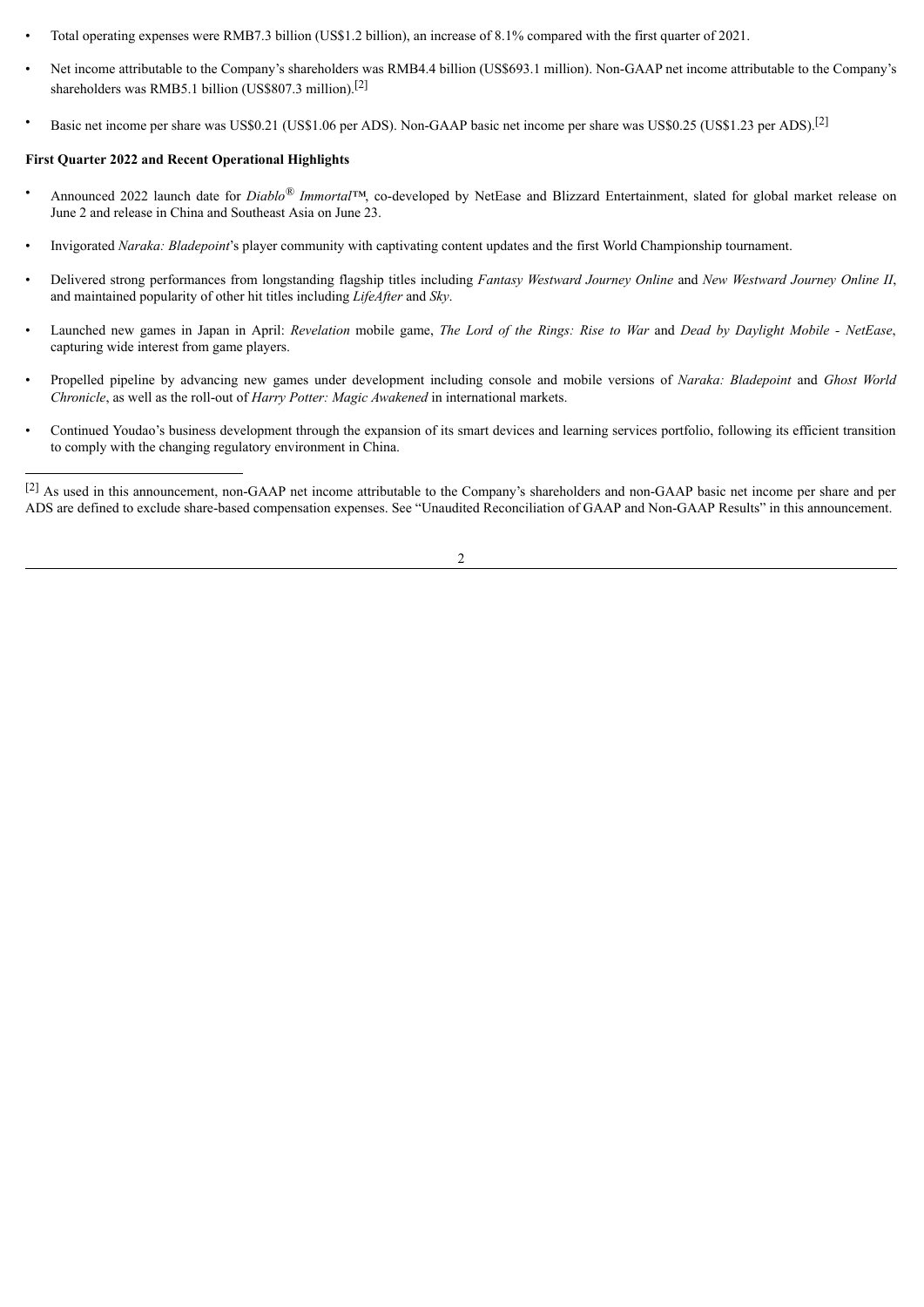• Advanced NetEase Cloud Music, with healthy growth in net revenues from both membership subscription and social entertainment services, and improved gross margin to 12.2%.

"Strong contributions from our steady online game services led our healthy growth in the first quarter with total net revenues of RMB23.6 billion, an increase of 14.8% year-over-year," said Mr. William Ding, CEO and Director of NetEase. "Both our flagship titles and many of our newer games continued to captivate our enthusiastic player community. With the April releases of *Revelation* mobile game, *The Lord of the Rings: Rise to War* and *Dead by Daylight Mobile - NetEase*, we reached more players overseas. With confirmed plans to release *Diablo® Immortal™* in June, we are eager to bring players more amazing titles later this year."

"Our other business lines, including Youdao, NetEase Cloud Music and Yanxuan, are also on track. We look forward to creating additional value for our stakeholders and bringing more creative content to our growing global community through the remainder of 2022," Mr. Ding concluded.

#### **First Quarter 2022 Financial Results**

#### Net Revenues

Net revenues were RMB23,555.8 million (US\$3,715.8 million) for the first quarter of 2022, compared with RMB24,373.6 million and RMB20,517.2 million for the preceding quarter and the first quarter of 2021, respectively.

Net revenues from online game services were RMB17,272.7 million (US\$2,724.7 million) for the first quarter of 2022, compared with RMB17,397.5 million and RMB14,981.8 million for the preceding quarter and the first quarter of 2021, respectively. Net revenues from mobile games accounted for approximately 66.9% of net revenues from online game services for the first quarter of 2022, compared with 68.3% and 72.8% for the preceding quarter and the first quarter of 2021, respectively.

Net revenues from Youdao were RMB1,200.5 million (US\$189.4 million) for the first quarter of 2022, compared with RMB1,333.8 million and RMB1,339.9 million for the preceding quarter and the first quarter of 2021, respectively.

Net revenues from Cloud Music were RMB2,067.2 million (US\$326.1 million) for the first quarter of 2022, compared with RMB1,889.3 million and RMB1,491.2 million for the preceding quarter and the first quarter of 2021, respectively.

Net revenues from innovative businesses and others were RMB3.015.4 million (US\$475.7 million) for the first quarter of 2022, compared with RMB3,753.0 million and RMB2,704.4 million for the preceding quarter and the first quarter of 2021, respectively.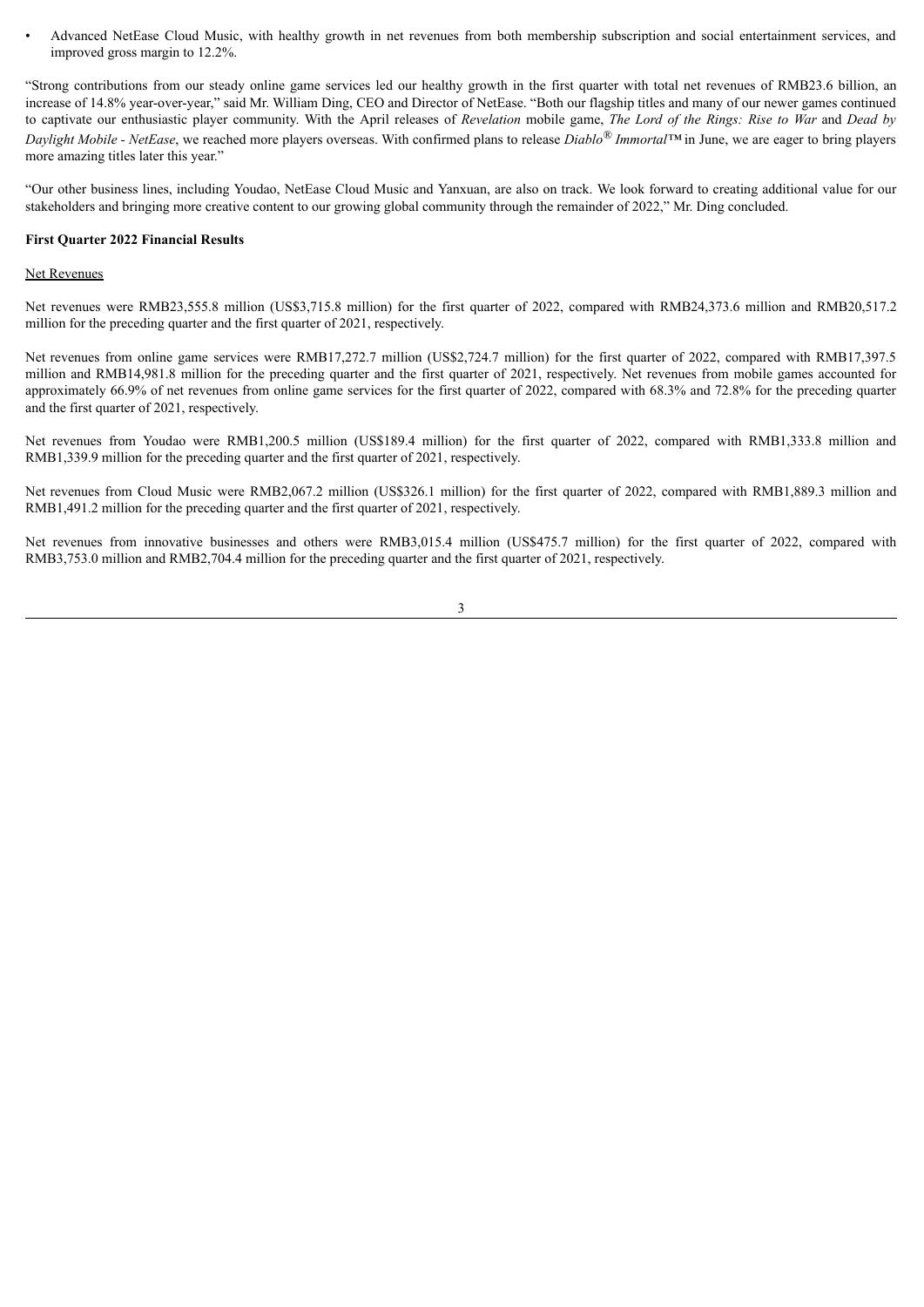#### Gross Profit

Gross profit was RMB12,836.4 million (US\$2,024.9 million) for the first quarter of 2022, compared with RMB12,917.8 million and RMB11,052.6 million for the preceding quarter and the first quarter of 2021, respectively.

Online game services gross profit was largely stable in the first quarter of 2022 compared with the preceding quarter. The year-over-year increase was mainly due to increased net revenues from newly launched games such as *Naraka: Bladepoint* and *Harry Potter: Magic Awakened*.

The quarter-over-quarter and year-over-year decreases in Youdao gross profit were primarily due to the conclusion of its Academic AST Business.

The quarter-over-quarter and year-over-year increases in Cloud Music gross profit were primarily due to increased net revenues from its membership subscriptions and social entertainment services, as well as improved cost control.

The quarter-over-quarter decrease in innovative businesses and others gross profit was primarily due to a decrease in gross profit from advertising services due to seasonality.

## Gross Profit Margin

Gross profit margin for online game services was 65.1% for the first quarter of 2022, compared with 64.1% and 64.6% for the preceding quarter and the first quarter of 2021, respectively. Gross profit margin for online game services was generally stable, fluctuating within a narrow band based on the revenue mix of mobile and PC games, as well as self-developed and licensed games.

Gross profit margin for Youdao was 53.1% for the first quarter of 2022, compared with 50.7% and 57.3% for the preceding quarter and the first quarter of 2021, respectively. The quarter-over-quarter increase was mainly due to gross profit margin improvement from its learning services. The year-over-year decrease was mainly due to the conclusion of its Academic AST Business.

Gross profit margin for Cloud Music was 12.2% for the first quarter of 2022, compared with 4.1% and a negative gross margin of 3.1% for the preceding quarter and the first quarter of 2021, respectively. The quarter-over-quarter and year-over-year improvements were mainly due to the factors enumerated above.

Gross profit margin for innovative businesses and others was 23.3% for the first quarter of 2022, compared with 26.8% and 24.1% for the preceding quarter and the first quarter of 2021, respectively. The quarter-over-quarter decrease was primarily due to the factors enumerated above.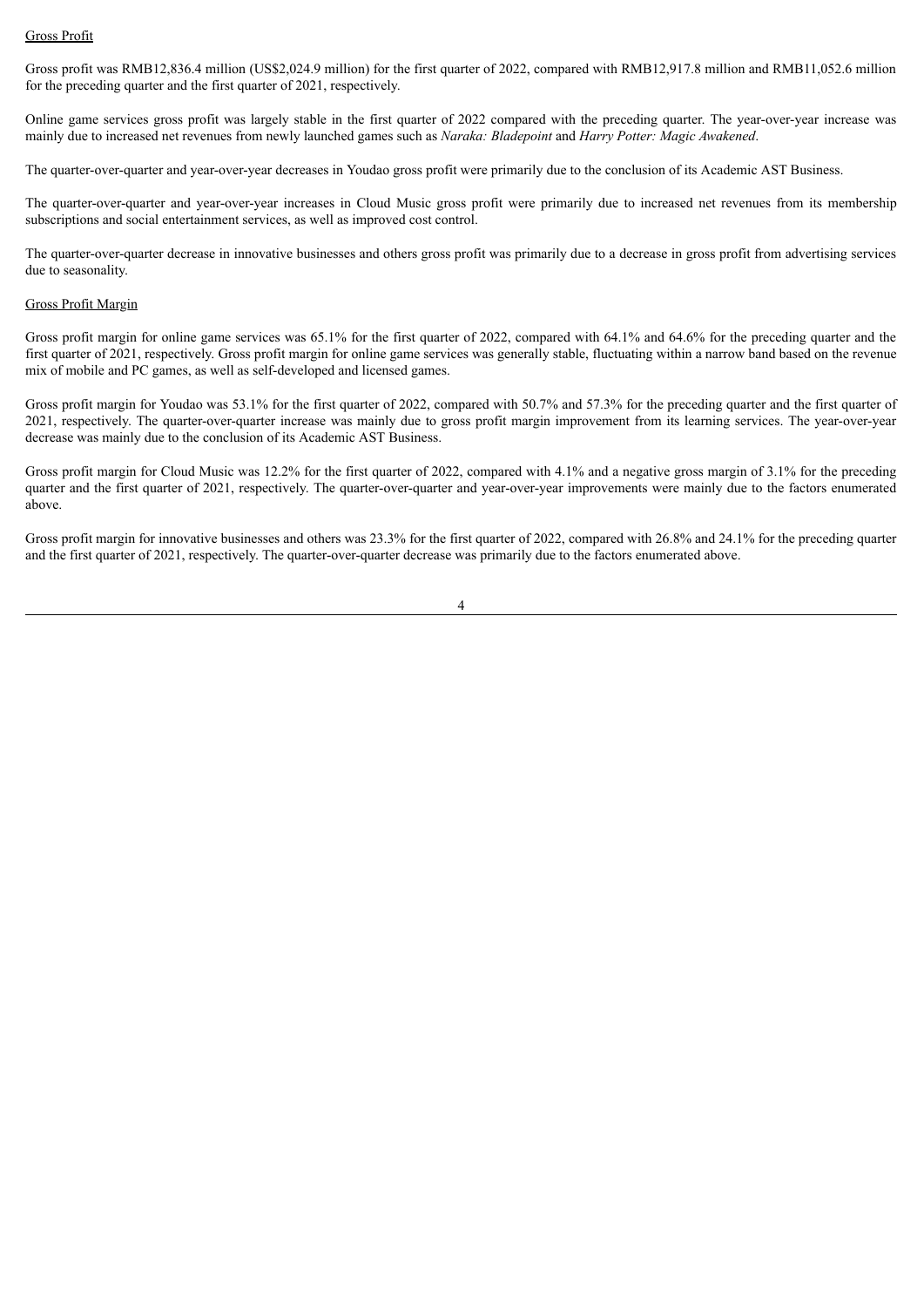## Operating Expenses

Total operating expenses were RMB7,329.3 million (US\$1,156.2 million) for the first quarter of 2022, compared with RMB8,309.6 million and RMB6,777.1 million for the preceding quarter and the first quarter of 2021, respectively. The quarter-over-quarter decrease was mainly due to lower marketing, research and development expenditures related to online game services. The year-over-year increase was mainly due to increased marketing expenditures related to online game services, as well as higher research and development staff-related costs, which was partially offset by decreased marketing expenditures related to Youdao.

#### Other Income/ (Expenses)

Other income/ (expenses) consisted of investment income/ (loss), interest income, exchange gains/ (losses) and others. The quarter-over-quarter and yearover-year decreases were mainly due to higher investment loss arising from fair value changes of equity investments with readily determinable fair value.

#### Income Taxes

The Company recorded a net income tax charge of RMB1,219.3 million (US\$192.3 million) for the first quarter of 2022, compared with RMB934.0 million and RMB1,273.4 million for the preceding quarter and the first quarter of 2021, respectively. The effective tax rate for the first quarter of 2022 was 22.0%, compared with 14.2% and 22.0% for the preceding quarter and the first quarter of 2021, respectively. The effective tax rate represents certain estimates by the Company regarding the tax obligations and benefits applicable to it in each quarter.

## Net Income and Non-GAAP Net Income

Net income attributable to the Company's shareholders totaled RMB4.394.0 million (US\$693.1 million) for the first quarter of 2022, compared with RMB5,694.2 million and RMB4,439.2 million for the preceding quarter and the first quarter of 2021, respectively.

Non-GAAP net income attributable to the Company's shareholders for the first quarter of 2022 totaled RMB5,117.6 million (US\$807.3 million), compared with RMB6,595.6 million and RMB5,080.7 million for the preceding quarter and the first quarter of 2021, respectively.

NetEase reported basic net income of US\$0.21 per share (US\$1.06 per ADS) for the first quarter of 2022, compared with US\$0.27 per share (US\$1.37 per ADS) and US\$0.21 per share (US\$1.05 per ADS) for the preceding quarter and the first quarter of 2021, respectively.

NetEase reported non-GAAP basic net income of US\$0.25 per share (US\$1.23 per ADS) for the first quarter of 2022, compared with US\$0.32 per share (US\$1.59 per ADS) and US\$0.24 per share (US\$1.20 per ADS) for the preceding quarter and the first quarter of 2021, respectively.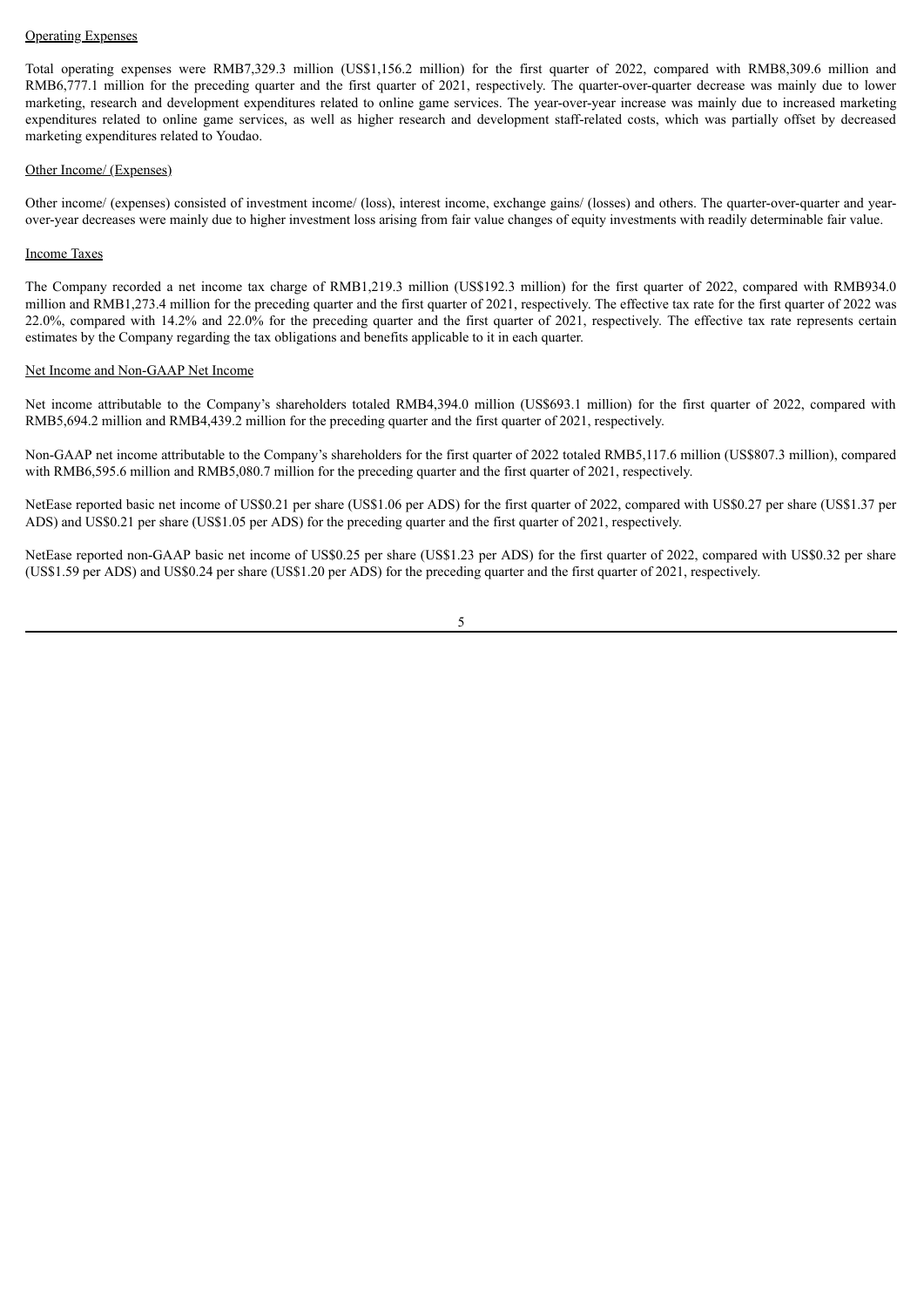## **Quarterly Dividend**

The board of directors has approved a dividend of US\$0.0644 per share (US\$0.3220 per ADS) for the first quarter of 2022, to holders of ordinary shares and holders of ADSs as of the close of business on June 8, 2022, Beijing/Hong Kong Time and New York Time, respectively, payable in U.S. dollars. For holders of ordinary shares, in order to qualify for the dividend, all valid documents for the transfer of shares accompanied by the relevant share certificates must be lodged for registration with the Company's Hong Kong branch share registrar, Computershare Hong Kong Investor Services Limited, at Shops 1712-1716, 17th Floor, Hopewell Centre, 183 Queen's Road East, Wanchai, Hong Kong no later than 4:30 p.m. on June 8, 2022 (Beijing/ Hong Kong Time). The payment date is expected to be on June 20, 2022 for holders of ordinary shares and on or around June 23, 2022 for holders of ADSs.

NetEase paid a dividend of US\$0.0810 per share (US\$0.4050 per ADS) for the fourth quarter of 2021 in March 2022.

Under the Company's current dividend policy, the determination to make dividend distributions and the amount of such distribution in any particular quarter will be made at the discretion of its board of directors and will be based upon the Company's operations and earnings, cash flow, financial condition and other relevant factors.

## **Other Information**

As of March 31, 2022, the Company's total cash and cash equivalents, current and non-current time deposits and short-term investments balance totaled RMB107.0 billion (US\$16.9 billion), compared with RMB103.4 billion as of December 31, 2021. Cash flows generated from operating activities was RMB4,582.6 million (US\$722.9 million) for the first quarter of 2022, compared with RMB8,368.6 million and RMB5,542.7 million for the preceding quarter and the first quarter of 2021, respectively.

#### **Share Repurchase/Purchase Program**

On February 25, 2021, the Company announced that its board of directors had approved a share repurchase program of up to US\$2.0 billion of the Company's outstanding ADSs and ordinary shares in open market transactions for a period not to exceed 24 months beginning on March 2, 2021. On August 31, 2021, the Company announced that its board of directors had approved an amendment to such program to increase the total authorized repurchase amount to US\$3.0 billion. As of March 31, 2022, approximately 20.1 million ADSs had been repurchased under this program for a total cost of US\$1.9 billion.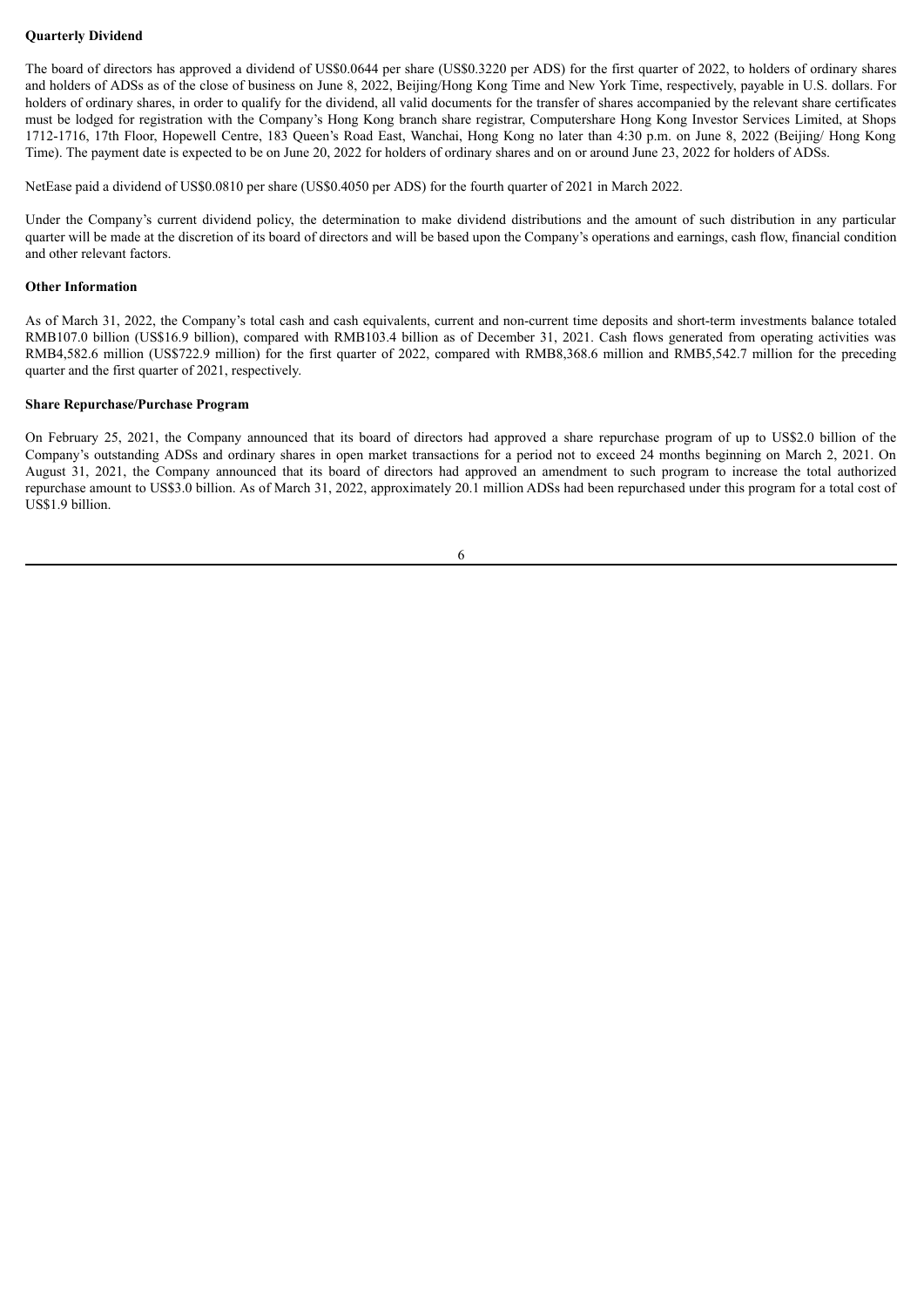On August 31, 2021, the Company announced that its board of directors had approved a share purchase program of up to US\$50.0 million of Youdao's outstanding ADSs for a period not to exceed 36 months beginning on September 2, 2021. Under the terms of this program, NetEase may purchase Youdao's ADSs in open-market transactions on the New York Stock Exchange. As of March 31, 2022, approximately 1.2 million ADSs had been purchased under this program for a total cost of US\$14.1 million.

The extent to which NetEase repurchases its ADSs and its ordinary shares or purchases Youdao's ADSs will depend upon a variety of factors, including market conditions. These programs may be suspended or discontinued at any time.

\*\* The United States dollar (US\$) amounts disclosed in this announcement are presented solely for the convenience of the reader. The percentages stated are calculated based on RMB.

## **Conference Call**

NetEase's management team will host a teleconference call with simultaneous webcast at 8:00 a.m. New York Time on May 24, 2022 (Beijing/Hong Kong Time: 8:00 p.m., May 24, 2022). NetEase's management will be on the call to discuss the quarterly results and answer questions.

Interested parties may participate in the conference call by dialing 1-323-701-0160 and providing conference ID: 2366082, 15 minutes prior to the initiation of the call. A replay of the call will be available by dialing 1-719-457-0820 and entering passcode 2366082#. The replay will be available through June 6, 2022

This call will be webcast live and the replay will be available for 12 months. Both will be available on NetEase's Investor Relations website at http://ir.netease.com/.

#### **About NetEase, Inc.**

As a leading internet technology company based in China, NetEase, Inc. (NASDAQ: NTES and HKEX: 9999, "NetEase") provides premium online services centered around innovative and diverse content, community, communication and commerce. NetEase develops and operates some of China's most popular mobile and PC games. In more recent years, NetEase has expanded into international markets including Japan and North America. In addition to its self-developed game content, NetEase partners with other leading game developers, such as Blizzard Entertainment and Mojang AB (a Microsoft subsidiary), to operate globally renowned games in China. NetEase's other innovative service offerings include the majority-controlled subsidiaries *Youdao* (NYSE: DAO), China's leading technology-focused intelligent learning company, and Cloud Village (HKEX: 9899), also known as *NetEase Cloud Music*, China's leading online music content community, as well as *Yanxuan*, NetEase's private label e-commerce platform. For more information, please visit: http://ir.netease.com/.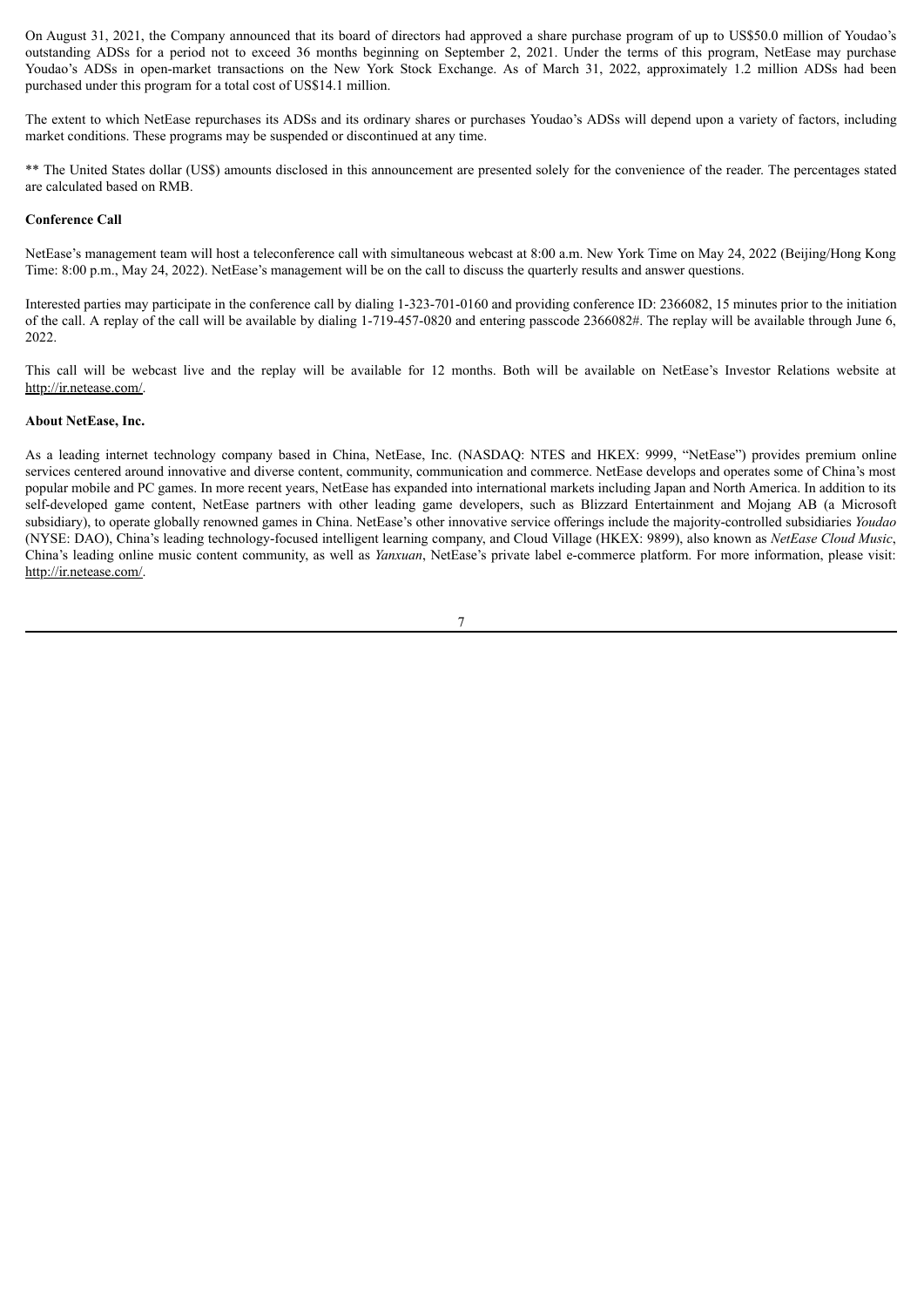#### **Forward Looking Statements**

This announcement contains statements of a forward-looking nature. These statements are made under the "safe harbor" provisions of the U.S. Private Securities Litigation Reform Act of 1995. You can identify these forward-looking statements by terminology such as "will," "expects," "anticipates," "future," "intends," "plans," "believes," "estimates" and similar statements. In addition, statements that are not historical facts, including statements about NetEase's strategies and business plans, its expectations regarding the growth of its business and its revenue and the quotations from management in this announcement are or contain forward-looking statements. NetEase may also make forward-looking statements in its periodic reports to the U.S. Securities and Exchange Commission (the "SEC"), in announcements made on the website of The Stock Exchange of Hong Kong Limited (the "Hong Kong Stock Exchange"), in press releases and other written materials and in oral statements made by its officers, directors or employees to third parties. The accuracy of these statements may be impacted by a number of business risks and uncertainties that could cause actual results to differ materially from those projected or anticipated, including risks related to: the risk that the online game market will not continue to grow or that NetEase will not be able to maintain its position in that market in China or globally; the risk that COVID-19 or other health risks in China or globally could adversely affect the Company's operations or financial results; risks associated with NetEase's business and operating strategies and its ability to implement such strategies; NetEase's ability to develop and manage its operations and business; competition for, among other things, capital, technology and skilled personnel; potential changes in government regulation that could adversely affect the industry and geographical markets in which NetEase operates, including, among others, initiatives to enhance supervision of companies listed on an overseas stock exchange and tighten scrutiny over data privacy and data security, as well as the risk that NetEase's ADSs could be barred from trading in the United States as a result of the Holding Foreign Companies Accountable Act and the rules promulgated thereunder; the risk that NetEase may not be able to continuously develop new and creative online services or that NetEase will not be able to set, or follow in a timely manner, trends in the market; competition in NetEase's existing and potential markets; and the risk that fluctuations in the value of the Renminbi with respect to other currencies could adversely affect NetEase's business and financial results. Further information regarding these and other risks is included in NetEase's filings with the SEC and announcements on the website of the Hong Kong Stock Exchange. NetEase does not undertake any obligation to update this forward-looking information, except as required under the applicable law.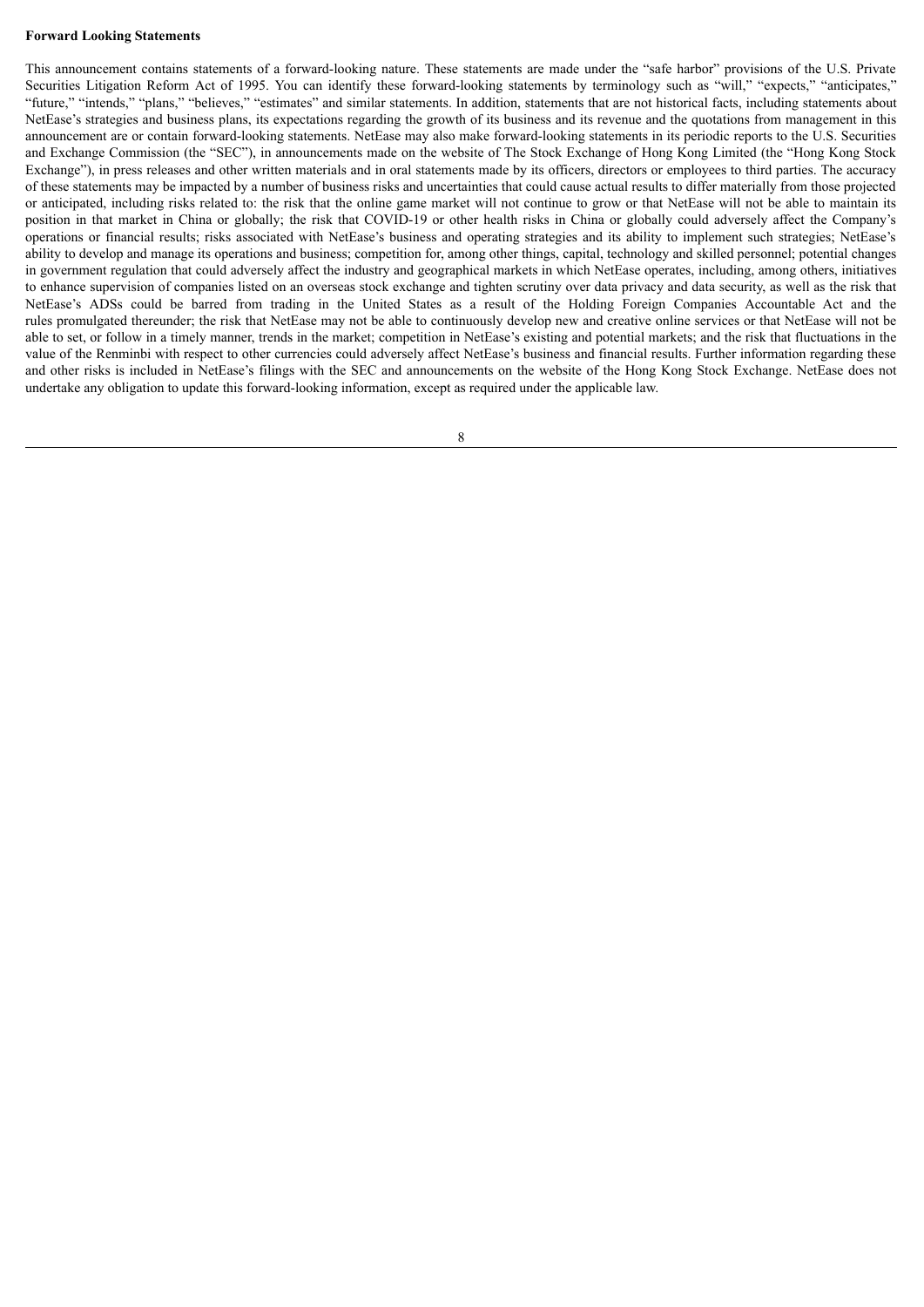### **Non-GAAP Financial Measures**

NetEase considers and uses non-GAAP financial measures, such as non-GAAP net income attributable to the Company's shareholders and non-GAAP basic and diluted net income per share and per ADS, as supplemental metrics in reviewing and assessing its operating performance and formulating its business plan. The presentation of non-GAAP financial measures is not intended to be considered in isolation or as a substitute for the financial information prepared and presented in accordance with accounting principles generally accepted in the United States of America ("U.S. GAAP").

NetEase defines non-GAAP net income attributable to the Company's shareholders as net income attributable to the Company's shareholders excluding share-based compensation expenses. Non-GAAP net income attributable to the Company's shareholders enables NetEase's management to assess its operating results without considering the impact of share-based compensation expenses. NetEase believes that these non-GAAP financial measures provide useful information to investors in understanding and evaluating the Company's current operating performance and prospects in the same manner as management does, if they so choose. NetEase also believes that the use of this non-GAAP financial measure facilitates investors' assessment of its operating performance.

Non-GAAP financial measures are not defined under U.S. GAAP and are not presented in accordance with U.S. GAAP. Non-GAAP financial measures have limitations as analytical tools. One of the key limitations of using non-GAAP net income attributable to the Company's shareholders is that it does not reflect all items of income / expense that affect our operations. Share-based compensation expenses have been and may continue to be incurred in NetEase's business and are not reflected in the presentation of non-GAAP net income attributable to the Company's shareholders. In addition, the non-GAAP financial measures NetEase uses may differ from the non-GAAP measures used by other companies, including peer companies, and therefore their comparability may be limited.

NetEase compensates for these limitations by reconciling non-GAAP net income attributable to the Company's shareholders to the nearest U.S. GAAP performance measure, all of which should be considered when evaluating the Company's performance. See "Unaudited Reconciliation of GAAP and Non-GAAP Results" at the end of this announcement. NetEase encourages you to review its financial information in its entirety and not rely on a single financial measure.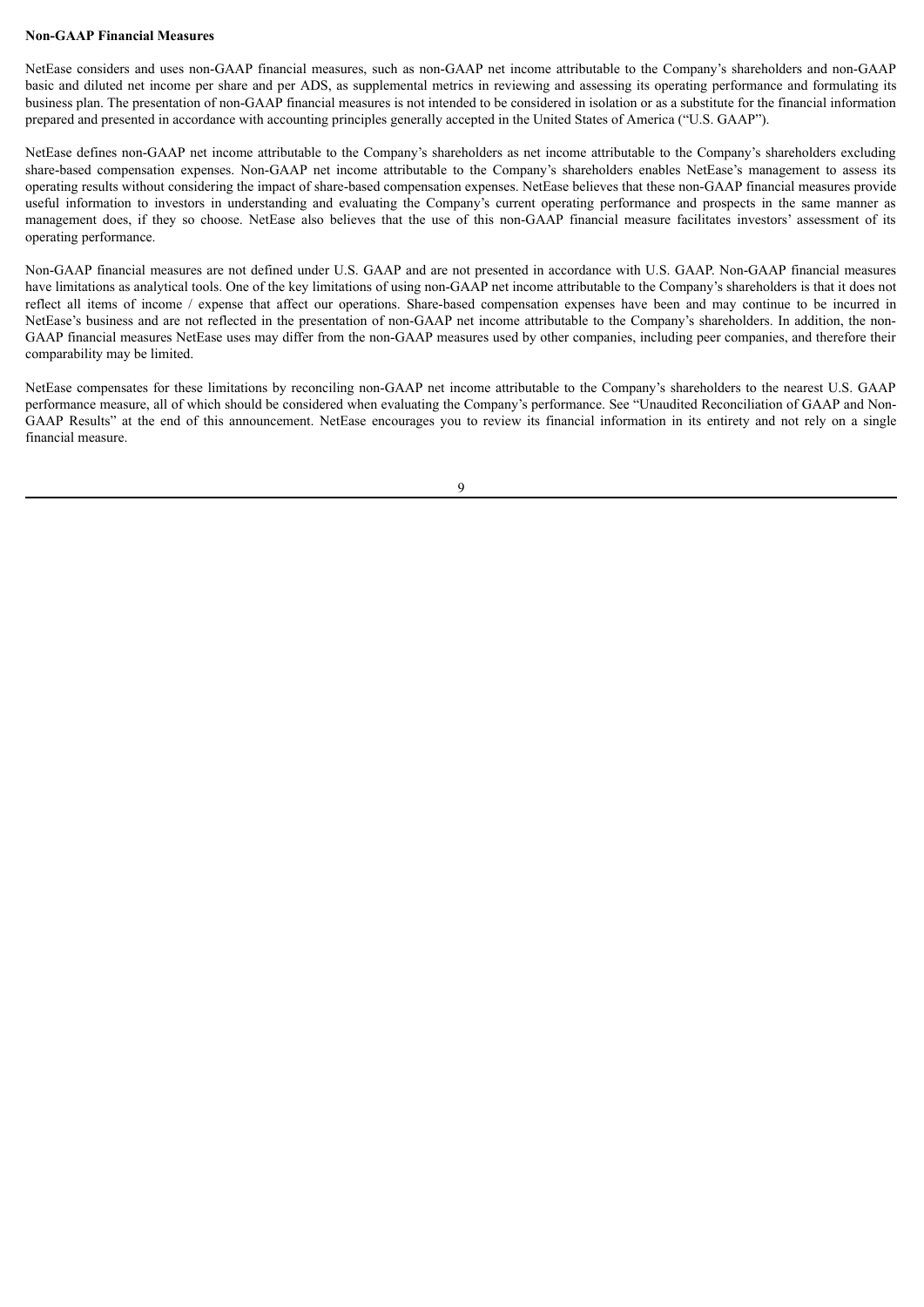## **NETEASE, INC.**

# **UNAUDITED CONDENSED CONSOLIDATED BALANCE SHEETS**

**(in thousands)**

|                                                                                 | December 31,            | March 31,            | March 31,                        |
|---------------------------------------------------------------------------------|-------------------------|----------------------|----------------------------------|
|                                                                                 | 2021                    | 2022                 | 2022                             |
|                                                                                 | <b>RMB</b>              | RMB                  | $\overline{\text{USD (Note 1)}}$ |
| <b>Assets</b>                                                                   |                         |                      |                                  |
| Current assets:                                                                 |                         |                      |                                  |
| Cash and cash equivalents                                                       | 14,498,157              | 9,851,996            | 1,554,114                        |
| Time deposits                                                                   | 70,754,846              | 81,302,719           | 12,825,189                       |
| Restricted cash                                                                 | 2,876,628               | 3,335,627            | 526,182                          |
| Accounts receivable, net                                                        | 5,507,988               | 5,277,364            | 832,484                          |
| Inventories, net                                                                | 964,733                 | 861,312<br>7,097,923 | 135,869                          |
| Prepayments and other current assets, net<br>Short-term investments             | 6,235,857<br>12,281,548 | 11,346,649           | 1,119,671<br>1,789,890           |
| Assets held for sale                                                            |                         |                      |                                  |
|                                                                                 | 497                     |                      |                                  |
| Total current assets                                                            | 113,120,254             | 119,073,590          | 18,783,399                       |
| Non-current assets:                                                             |                         |                      |                                  |
| Property, equipment and software, net                                           | 5,433,858               | 5,842,168            | 921,579                          |
| Land use right, net                                                             | 4,108,090               | 4,149,942            | 654,637                          |
| Deferred tax assets                                                             | 1,297,954               | 1,127,257            | 177,820                          |
| Time deposits                                                                   | 5,823,840               | 4,473,840            | 705,731                          |
| Restricted cash                                                                 | 1,330                   | 1,079                | 170                              |
| Other long-term assets, net                                                     | 23,857,510              | 24,580,233           | 3,877,436                        |
| Assets held for sale                                                            | 1,088                   |                      |                                  |
| Total non-current assets                                                        | 40,523,670              | 40,174,519           | 6,337,373                        |
| <b>Total</b> assets                                                             | 153,643,924             | 159,248,109          | 25,120,772                       |
| Liabilities, Redeemable Noncontrolling Interests and Shareholders' Equity       |                         |                      |                                  |
| Current liabilities:                                                            |                         |                      |                                  |
| Accounts payable                                                                | 985,059                 | 924,572              | 145,848                          |
| Salary and welfare payables                                                     | 4,133,254               | 2,401,213            | 378,782                          |
| Taxes payable                                                                   | 4,537,050               | 4,614,865            | 727,977                          |
| Short-term loans                                                                | 19,352,313              | 22,679,519           | 3,577,606                        |
| Contract liabilities                                                            | 12, 132, 743            | 12,050,962           | 1,900,992                        |
| Accrued liabilities and other payables                                          | 9,360,907               | 9,093,256            | 1,434,426                        |
| Total current liabilities                                                       | 50,501,326              | 51,764,387           | 8,165,631                        |
|                                                                                 |                         |                      |                                  |
| Non-current liabilities:                                                        |                         |                      |                                  |
| Deferred tax liabilities                                                        | 1,345,874               | 1,490,406            | 235,106                          |
| Long-term loans                                                                 | 1,275,140               | 3,174,100            | 500,702                          |
| Other long-term payable                                                         | 1,097,708               | 1,044,882            | 164,826                          |
| Total non-current liabilities                                                   | 3,718,722               | 5,709,388            | 900,634                          |
| <b>Total liabilities</b>                                                        | 54,220,048              | 57,473,775           | 9,066,265                        |
| Redeemable noncontrolling interests                                             | 145,238                 | 146,754              | 23,150                           |
| NetEase, Inc.'s shareholders' equity                                            |                         |                      |                                  |
| Noncontrolling interests                                                        | 95,328,080              | 97,671,521           | 15,407,304                       |
|                                                                                 | 3,950,558               | 3,956,059            | 624,053                          |
| Total shareholders' equity                                                      | 99,278,638              | 101,627,580          | 16,031,357                       |
| Total liabilities, redeemable noncontrolling interests and shareholders' equity | 153,643,924             | 159,248,109          | 25,120,772                       |

The accompanying notes are an integral part of this announcement.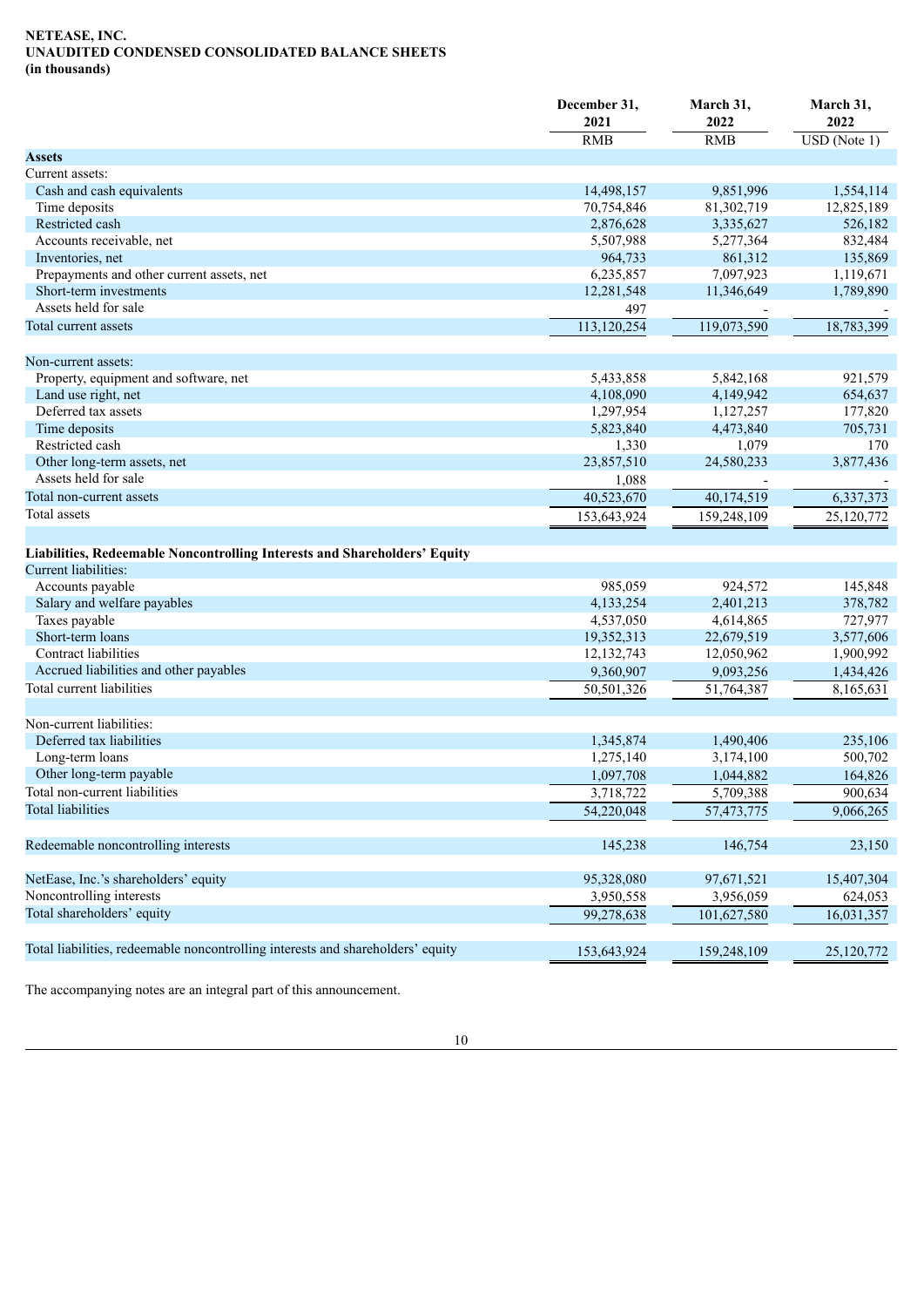## **NETEASE, INC. UNAUDITED CONDENSED CONSOLIDATED STATEMENTS OF INCOME (in thousands, except per share data or per ADS data)**

|                                                                                          | <b>Three Months Ended</b> |                    |                    |                   |
|------------------------------------------------------------------------------------------|---------------------------|--------------------|--------------------|-------------------|
|                                                                                          | March 31,                 | December 31,       | March 31,          | March 31,<br>2022 |
|                                                                                          | 2021                      | 2021<br><b>RMB</b> | 2022<br><b>RMB</b> |                   |
|                                                                                          | <b>RMB</b>                |                    |                    | USD (Note 1)      |
| <b>Net revenues</b>                                                                      | 20,517,211                | 24,373,565         | 23,555,842         | 3,715,843         |
| <b>Cost of revenues</b>                                                                  | (9,464,572)               | (11, 455, 785)     | (10,719,463)       | (1,690,954)       |
| <b>Gross profit</b>                                                                      | 11,052,639                | 12,917,780         | 12,836,379         | 2,024,889         |
| <b>Operating expenses:</b>                                                               |                           |                    |                    |                   |
| Selling and marketing expenses                                                           | (2,766,682)               | (3,300,032)        | (2,915,489)        | (459,907)         |
| General and administrative expenses                                                      | (950, 194)                | (1,161,876)        | (1,015,769)        | (160, 234)        |
| Research and development expenses                                                        | (3,060,189)               | (3,847,704)        | (3,398,082)        | (536, 034)        |
| Total operating expenses                                                                 | (6,777,065)               | (8,309,612)        | (7,329,340)        | (1, 156, 175)     |
| <b>Operating profit</b>                                                                  | 4,275,574                 | 4,608,168          | 5,507,039          | 868,714           |
| Other income/ (expenses):                                                                |                           |                    |                    |                   |
| Investment income/ (loss), net                                                           | 695,298                   | 1,627,642          | (548, 702)         | (86, 556)         |
| Interest income, net                                                                     | 388,928                   | 395,029            | 458,244            | 72,286            |
| Exchange gains/ (losses), net                                                            | 279,319                   | (331,390)          | (97, 880)          | (15, 440)         |
| Other, net                                                                               | 147,967                   | 297,244            | 216,330            | 34,125            |
| Income before tax                                                                        | 5,787,086                 | 6,596,693          | 5,535,031          | 873,129           |
| Income tax                                                                               | (1,273,408)               | (933, 985)         | (1,219,271)        | (192, 335)        |
| <b>Net income</b>                                                                        | 4,513,678                 | 5,662,708          | 4,315,760          | 680,794           |
| Accretion of redeemable noncontrolling interests                                         | (143, 827)                | (99, 914)          | (733)              | (116)             |
| Net loss attributable to noncontrolling interests                                        | 69,301                    | 131,360            | 78,996             | 12,461            |
| Net income attributable to the Company's shareholders                                    | 4,439,152                 | 5,694,154          | 4,394,023          | 693,139           |
|                                                                                          |                           |                    |                    |                   |
| Net income per share *<br>Basic                                                          |                           |                    |                    |                   |
| Diluted                                                                                  | 1.33<br>1.31              | 1.74<br>1.71       | 1.34<br>1.33       | 0.21<br>0.21      |
|                                                                                          |                           |                    |                    |                   |
| Net income per ADS *                                                                     |                           |                    |                    |                   |
| <b>Basic</b>                                                                             | 6.63                      | 8.68               | 6.70               | 1.06              |
| Diluted                                                                                  | 6.53                      | 8.57               | 6.63               | 1.05              |
| Weighted average number of ordinary shares used in calculating<br>net income per share * |                           |                    |                    |                   |
| <b>Basic</b>                                                                             | 3,349,638                 | 3,281,172          | 3,277,280          | 3,277,280         |
| Diluted                                                                                  | 3,399,981                 | 3,323,004          | 3,316,129          | 3,316,129         |
|                                                                                          |                           |                    |                    |                   |

\* Each ADS represents five ordinary shares.

The accompanying notes are an integral part of this announcement.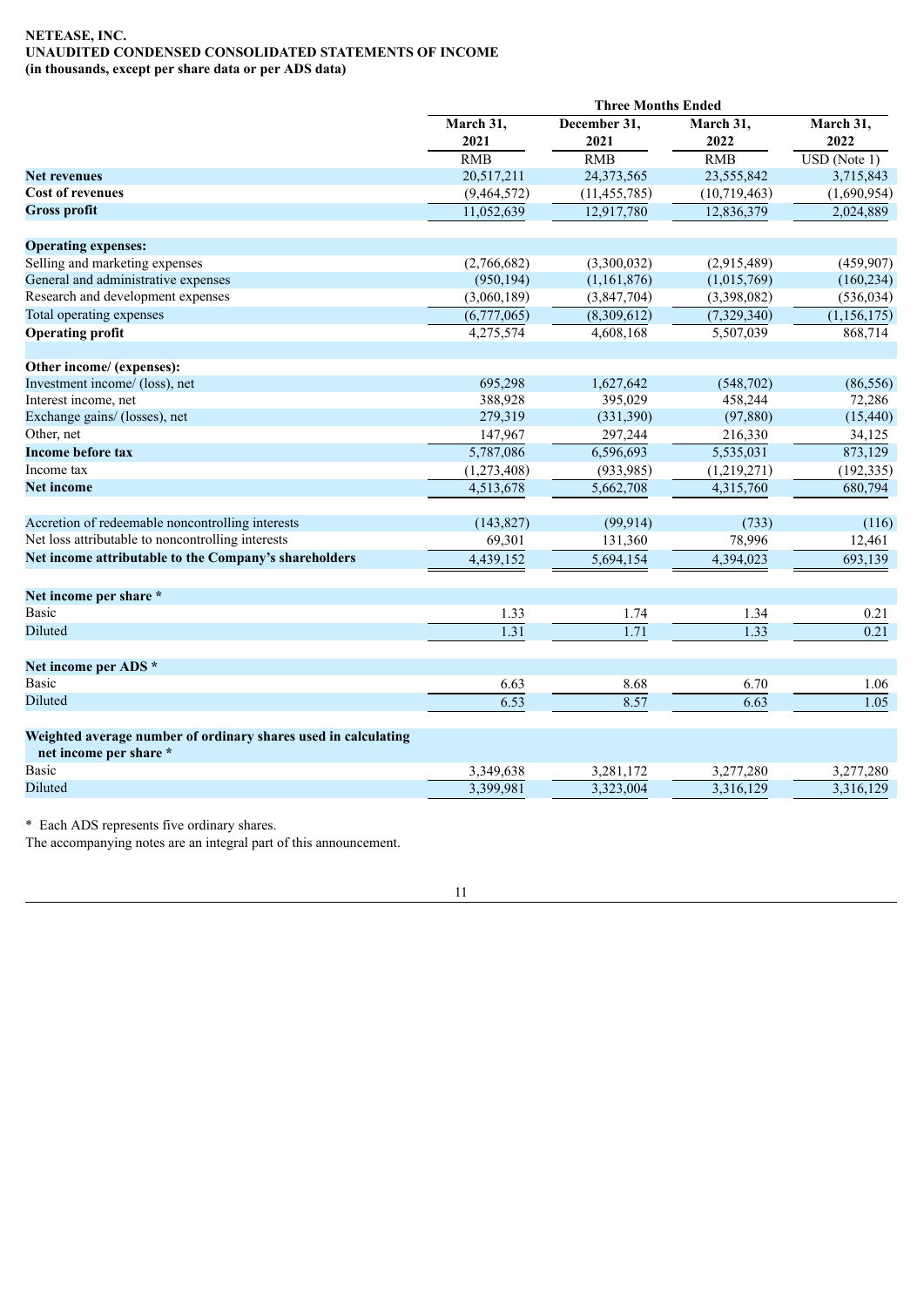## **NETEASE, INC. UNAUDITED CONDENSED CONSOLIDATED STATEMENTS OF CASH FLOWS (in thousands)**

|                                                                                      | <b>Three Months Ended</b> |                      |                   |                                  |
|--------------------------------------------------------------------------------------|---------------------------|----------------------|-------------------|----------------------------------|
|                                                                                      | March 31,<br>2021         | December 31,<br>2021 | March 31,<br>2022 | March 31,<br>2022                |
|                                                                                      | <b>RMB</b>                | <b>RMB</b>           | <b>RMB</b>        | $\overline{\text{USD (Note 1)}}$ |
| Cash flows from operating activities:                                                |                           |                      |                   |                                  |
| Net income                                                                           | 4,513,678                 | 5,662,708            | 4,315,760         | 680,794                          |
| Adjustments to reconcile net income to net cash provided by operating<br>activities: |                           |                      |                   |                                  |
| Depreciation and amortization                                                        | 819,830                   | 836,042              | 766,180           | 120,862                          |
| Fair value changes of equity security investments                                    | (477, 597)                | (984, 901)           | 1,541,002         | 243,087                          |
| Impairment losses of investments and other long-term assets                          |                           | 69,572               | 5,000             | 789                              |
| Fair value changes of short-term investments                                         | (118,004)                 | (166, 513)           | (79, 776)         | (12, 584)                        |
| Share-based compensation cost                                                        | 650,253                   | 1,002,899            | 746,154           | 117,703                          |
| Allowance for/ (reversal of) expected credit losses                                  | 13,604                    | 12,932               | (313)             | (49)                             |
| (Gains)/ losses on disposal of property, equipment and software                      | (159)                     | 48,779               | 1,445             | 228                              |
| Unrealized exchange (gains)/ losses                                                  | (274, 047)                | 347,235              | 98,034            | 15,464                           |
| Gains on disposal of long-term investments, business and subsidiaries                | (7, 323)                  | (13,091)             | (4,000)           | (631)                            |
| Deferred income taxes                                                                | 328,075                   | (431, 015)           | 315,228           | 49,726                           |
| Share of results on equity method investees and revaluation results from             |                           |                      |                   |                                  |
| previously held equity interest                                                      | (51,892)                  | (448, 053)           | (911, 498)        | (143, 785)                       |
| Changes in operating assets and liabilities:                                         |                           |                      |                   |                                  |
| Accounts receivable                                                                  | (484, 343)                | (97,064)             | 212,075           | 33,454                           |
| Inventories                                                                          | (253, 495)                | 73,588               | 103,591           | 16,341                           |
| Prepayments and other assets                                                         | (785, 224)                | 870,684              | (569, 843)        | (89, 891)                        |
| Accounts payable                                                                     | (60, 654)                 | (89,207)             | (92, 373)         | (14, 571)                        |
| Salary and welfare payables                                                          | (1,226,155)               | 1,521,743            | (1,756,224)       | (277, 038)                       |
| Taxes payable                                                                        | 1,558,618                 | 528,725              | 73,446            | 11,586                           |
| Contract liabilities                                                                 | 740,938                   | (1,162,982)          | (78,200)          | (12, 336)                        |
| Accrued liabilities and other payables                                               | 656,564                   | 786,517              | (103, 136)        | (16,269)                         |
| Net cash provided by operating activities                                            | 5,542,667                 | 8,368,598            | 4,582,552         | 722,880                          |
| Cash flows from investing activities:                                                |                           |                      |                   |                                  |
| Purchase of property, equipment and software                                         | (329, 746)                | (442, 524)           | (749, 361)        | (118,209)                        |
| Proceeds from sale of property, equipment and software                               | 1,519                     | 56,517               | 12,565            | 1,982                            |
| Purchase of intangible assets, content and licensed copyrights                       | (426, 133)                | (297, 142)           | (143, 836)        | (22,690)                         |
| Net change in short-term investments with terms of three months or less              | 3,332,610                 | (1,474,371)          | 1,710,845         | 269,879                          |
| Purchase of short-term investments with terms over three months                      | (7,905,000)               | (4,300,000)          | (1,250,000)       | (197, 183)                       |
| Proceeds from maturities of short-term investments with terms over                   |                           |                      |                   |                                  |
| three months                                                                         | 2,857,341                 | 3,313,543            | 553,831           | 87,365                           |
| Investment in long-term investments and acquisition of subsidiaries                  | (558, 441)                | (2,020,029)          | (1,690,271)       | (266, 634)                       |
| Proceeds from disposal of long-term investments, businesses and                      |                           |                      |                   |                                  |
| subsidiaries                                                                         | 198,900                   | 616,542              | 34,237            | 5,401                            |
| Placement/rollover of matured time deposits                                          | (15, 722, 749)            | (26, 628, 133)       | (24, 045, 997)    | (3,793,163)                      |
| Proceeds from maturities of time deposits                                            | 11,481,135                | 15,707,821           | 14,699,795        | 2,318,836                        |
| Change in other long-term assets                                                     | (54, 653)                 | (99, 692)            | (169, 545)        | (26, 745)                        |
| Net cash used in investing activities                                                | (7,125,217)               | (15, 567, 468)       | (11, 037, 737)    | (1,741,161)                      |

The accompanying notes are an integral part of this announcement.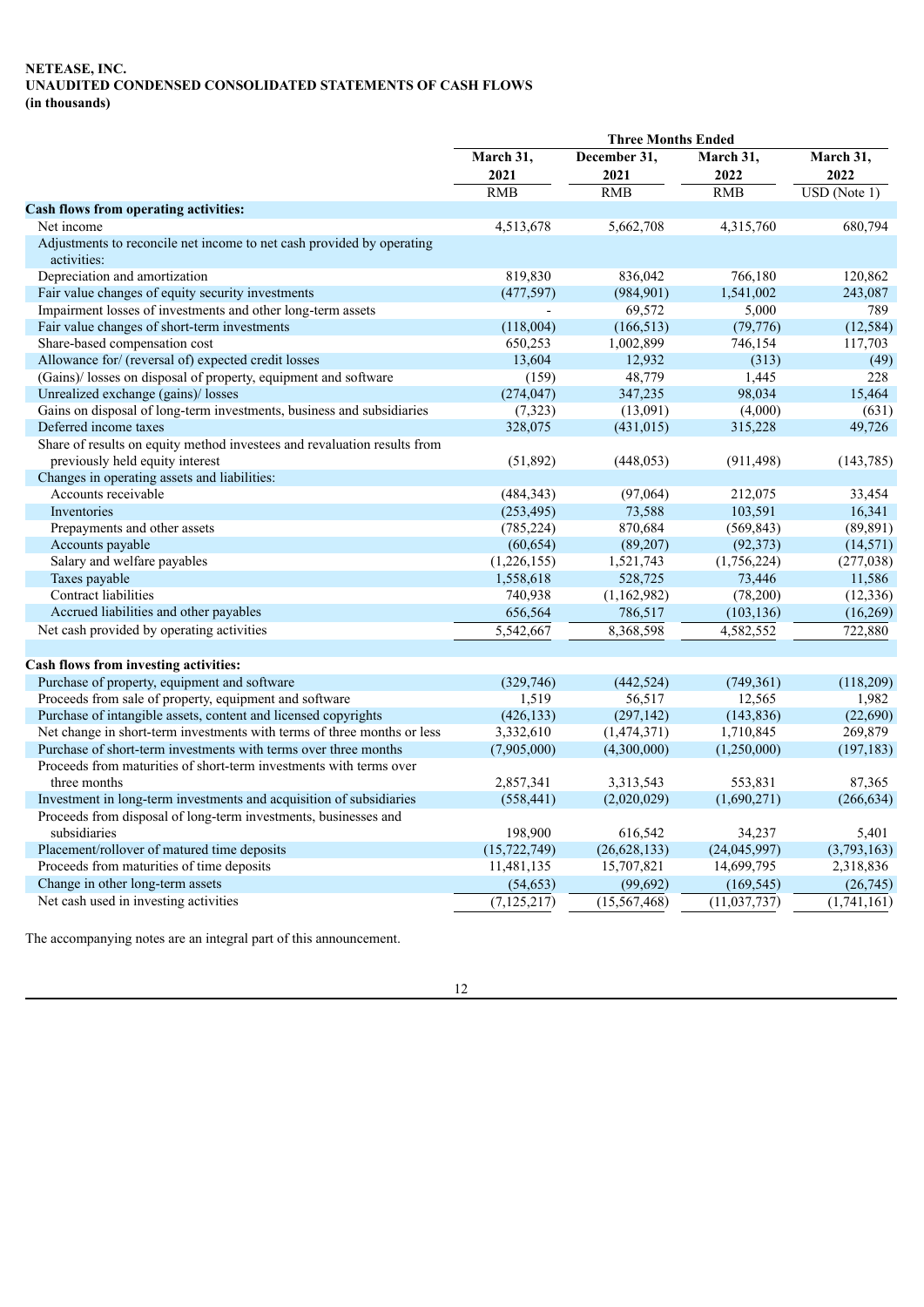## **NETEASE, INC. UNAUDITED CONDENSED CONSOLIDATED STATEMENTS OF CASH FLOWS (CONTINUED) (in thousands)**

|                                                                                                                                                                        | <b>Three Months Ended</b> |                      |                   |                   |
|------------------------------------------------------------------------------------------------------------------------------------------------------------------------|---------------------------|----------------------|-------------------|-------------------|
|                                                                                                                                                                        | March 31,<br>2021         | December 31,<br>2021 | March 31,<br>2022 | March 31,<br>2022 |
|                                                                                                                                                                        |                           |                      |                   |                   |
|                                                                                                                                                                        | <b>RMB</b>                | <b>RMB</b>           | <b>RMB</b>        | $USD$ (Note 1)    |
| <b>Cash flows from financing activities:</b>                                                                                                                           |                           |                      |                   |                   |
| Net changes in bank loans with terms of three months or less                                                                                                           | 2,122,041                 | 425,020              | 3,403,195         | 536,841           |
| Proceed of bank loans with terms over three months                                                                                                                     | 236,916                   | 2,277,171            | 1,915,210         | 302,117           |
| Payment of bank loans with terms over three months                                                                                                                     | (167,700)                 | (1,311,823)          |                   |                   |
| Amounts paid for NetEase's issuance of shares in Hong Kong                                                                                                             | (13,800)                  |                      |                   |                   |
| Net Amounts received/ (paid) related to capital contribution from or<br>repurchase of noncontrolling interests and redeemable noncontrolling<br>interests shareholders | 1,507,049                 | 1,320,122            | (102, 042)        | (16,097)          |
| Cash paid for repurchase of NetEase's ADSs/ purchase of subsidiaries'                                                                                                  |                           |                      |                   |                   |
| ADSs and shares                                                                                                                                                        | (2,018,467)               | (2,112,256)          | (1,243,917)       | (196, 223)        |
| Dividends paid to noncontrolling interest shareholders                                                                                                                 |                           | (731,250)            |                   |                   |
| Dividends paid to NetEase's shareholders                                                                                                                               | (260, 842)                | (940, 540)           | (1,683,472)       | (265, 561)        |
| Net cash provided by/ (used in) financing activities                                                                                                                   | 1,405,197                 | (1,073,556)          | 2,288,974         | 361,077           |
|                                                                                                                                                                        |                           |                      |                   |                   |
| Effect of exchange rate changes on cash, cash equivalents and restricted                                                                                               |                           |                      |                   |                   |
| cash held in foreign currencies                                                                                                                                        | 35,993                    | (80,670)             | (21,202)          | (3,345)           |
| Net decrease in cash, cash equivalents and restricted cash                                                                                                             | (141,360)                 | (8,353,096)          | (4,187,413)       | (660, 549)        |
| Cash, cash equivalents and restricted cash, at the beginning of the                                                                                                    |                           |                      |                   |                   |
| period                                                                                                                                                                 | 12,168,605                | 25,729,211           | 17,376,115        | 2,741,015         |
| Cash, cash equivalents and restricted cash, at end of the period                                                                                                       | 12,027,245                | 17,376,115           | 13,188,702        | 2,080,466         |
|                                                                                                                                                                        |                           |                      |                   |                   |
| Supplemental disclosures of cash flow information:                                                                                                                     |                           |                      |                   |                   |
| Cash paid for income tax, net                                                                                                                                          | 550,191                   | 858,304              | 1,515,330         | 239,037           |
| Cash paid for interest expense                                                                                                                                         | 43,902                    | 42,879               | 37,741            | 5,953             |
|                                                                                                                                                                        |                           |                      |                   |                   |

The accompanying notes are an integral part of this announcement.

13

<u> 1980 - Johann Barbara, martxa amerikan personal (h. 1980).</u>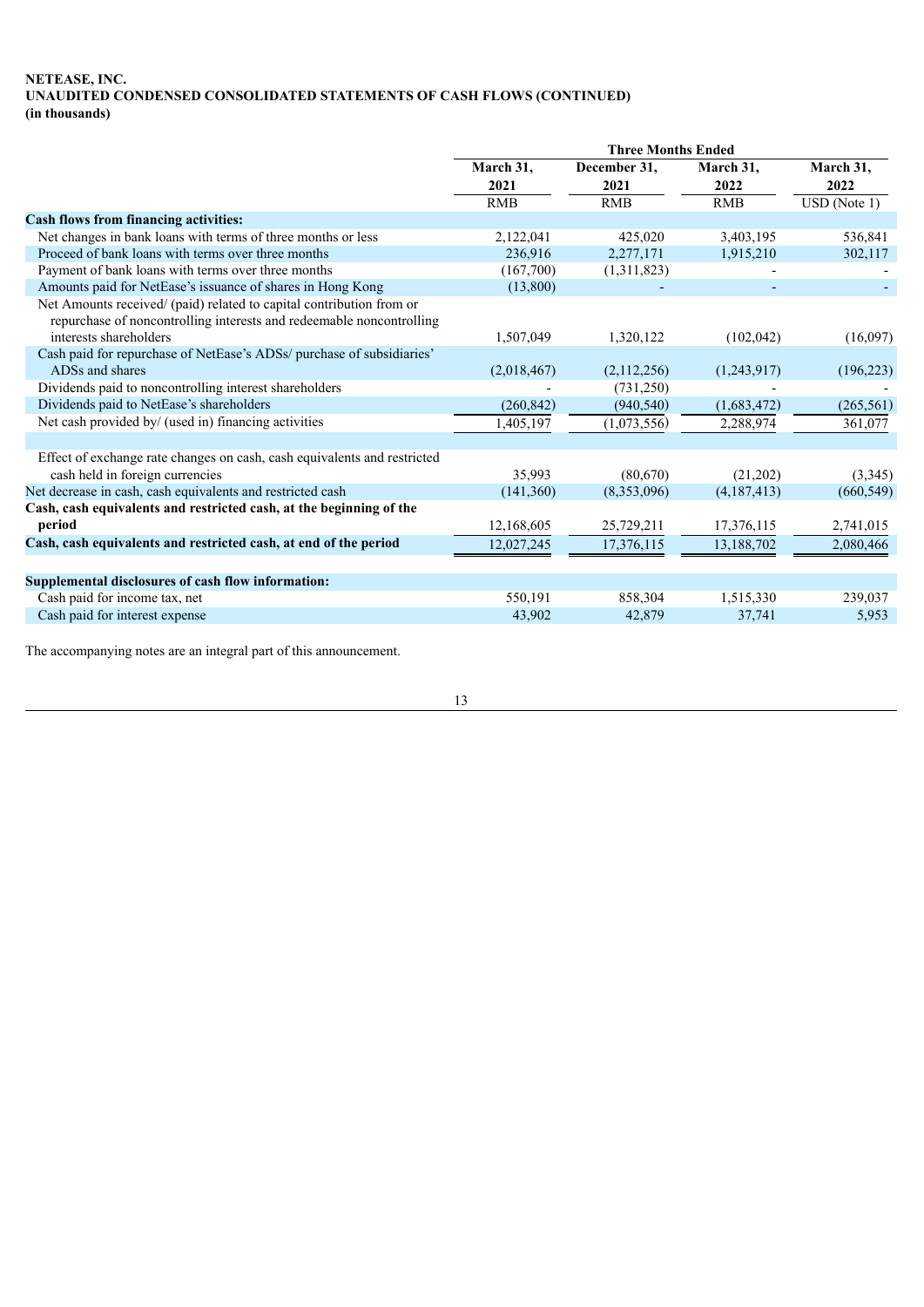## **NETEASE, INC. UNAUDITED SEGMENT INFORMATION (in thousands, except percentages)**

|                                  |             | <b>Three Months Ended</b>          |                   |                                     |  |
|----------------------------------|-------------|------------------------------------|-------------------|-------------------------------------|--|
|                                  | March 31,   | December 31,<br>2021<br><b>RMB</b> | March 31,<br>2022 | March 31,<br>2022<br>$USD$ (Note 1) |  |
|                                  | 2021        |                                    |                   |                                     |  |
|                                  | <b>RMB</b>  |                                    | <b>RMB</b>        |                                     |  |
| <b>Net revenues:</b>             |             |                                    |                   |                                     |  |
| Online game services             | 14,981,784  | 17,397,517                         | 17,272,650        | 2,724,694                           |  |
| Youdao                           | 1,339,867   | 1,333,791                          | 1,200,541         | 189,381                             |  |
| Cloud Music                      | 1,491,167   | 1,889,265                          | 2,067,206         | 326,094                             |  |
| Innovative businesses and others | 2,704,393   | 3,752,992                          | 3,015,445         | 475,674                             |  |
| Total net revenues               | 20,517,211  | 24,373,565                         | 23,555,842        | 3,715,843                           |  |
| <b>Cost of revenues:</b>         |             |                                    |                   |                                     |  |
| Online game services             | (5,302,713) | (6,239,410)                        | (6,027,519)       | (950, 818)                          |  |
| Youdao                           | (572, 415)  | (657,329)                          | (562,691)         | (88, 762)                           |  |
| Cloud Music                      | (1,537,726) | (1,812,036)                        | (1,815,649)       | (286, 412)                          |  |
| Innovative businesses and others | (2,051,718) | (2,747,010)                        | (2,313,604)       | (364, 962)                          |  |
| Total cost of revenues           | (9,464,572) | (11, 455, 785)                     | (10, 719, 463)    | (1,690,954)                         |  |
| <b>Gross profit:</b>             |             |                                    |                   |                                     |  |
| Online game services             | 9,679,071   | 11,158,107                         | 11,245,131        | 1,773,876                           |  |
| Youdao                           | 767,452     | 676,462                            | 637,850           | 100,619                             |  |
| Cloud Music                      | (46, 559)   | 77,229                             | 251,557           | 39,682                              |  |
| Innovative businesses and others | 652,675     | 1,005,982                          | 701,841           | 110,712                             |  |
| Total gross profit               | 11,052,639  | 12,917,780                         | 12,836,379        | 2,024,889                           |  |
|                                  |             |                                    |                   |                                     |  |
| Gross profit margin:             |             |                                    |                   |                                     |  |
| Online game services             | 64.6%       | 64.1%                              | 65.1%             | 65.1%                               |  |
| Youdao<br>Cloud Music            | 57.3%       | 50.7%                              | 53.1%             | 53.1%                               |  |
|                                  | $(3.1)\%$   | 4.1%                               | 12.2%             | 12.2%                               |  |
| Innovative businesses and others | 24.1%       | 26.8%                              | 23.3%             | 23.3%                               |  |

The accompanying notes are an integral part of this announcement.